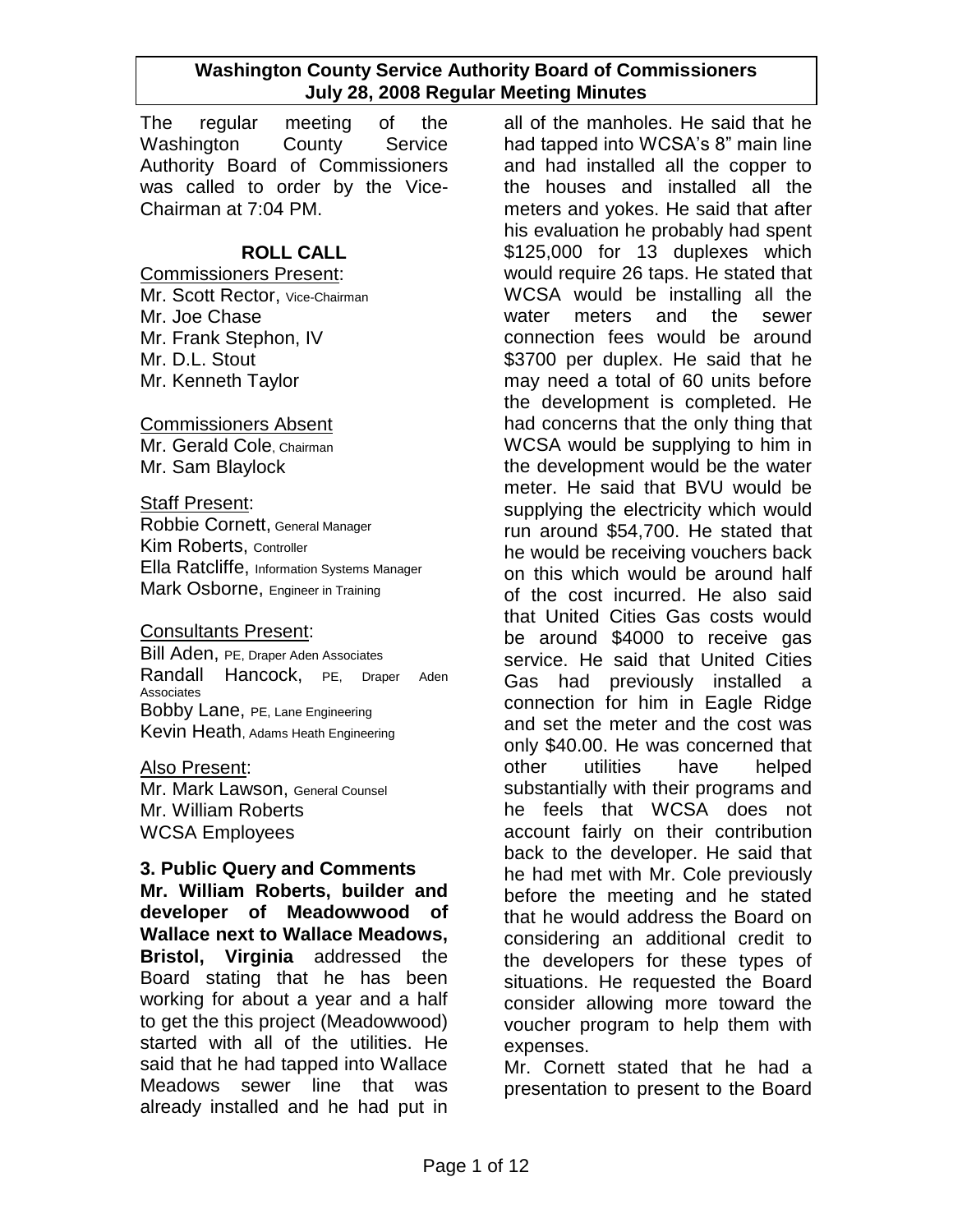regarding this program and would address this later in the meeting under late items.

## **4. Approval of Agenda**

Mr. Cornett stated that he had no changes to the agenda. A motion was made by Mr. Chase to approve the agenda. Mr. Chase's motion was seconded by Mr. Stout and approved by a unanimous vote.

#### **` 5. Consent Agenda**

- Minutes from June 3, June 16 and June 23, 2008
- Routine Reports for June 2008
- Financial Statements for May 2008
- Check Register ending 06/30/08

## **Items removed from Consent Agenda**

Mr. Cornett had no additions or corrections to the Consent Agenda.

Mr. Chase made a motion to approve the Consent Agenda. Mr. Chase's motion was seconded by Mr. Stephon. The motion was approved by a unanimous vote.

# **6. Engineer's Report and Update**

**Mr. Bill Aden and Mr. Randall Hancock with Draper-Aden reported on the following projects:**

## **Sewer O & M Analysis**

Mr. Hancock stated that this would be covered later in the meeting as an agenda item.

## **Glove Drive Waterline Improvements**

Mr. Hancock reported that they had received the comments back from the WCSA staff and had completed the final specifications and would be requesting for this project to be submitted to the Virginia Department of Health and bid the project. Mr. Cornett stated that this would be contingent on the Health Department approval and the obtainment of one easement. Mr. Hancock requested a motion to bid the Glove Drive Water line improvement project. Mr. Stephon made a motion to advertise the project being contingent that they receive the one easement required and Health Department approval. Mr. Stephon's motion was seconded by Mr. Stout and approved by a unanimous vote.

## **Route 58 Water Storage Facilities**

Mr. Hancock reported that this would also be discussed later in the meeting.

## **Route 58/Watauga Road Waterline Improvements**

Mr. Hancock reported that this project is moving on very well. Mr. Hancock stated that Little B had installed approximately 57% of water line and Boring Contractors had installed around 74% of water line. He stated that Mr. Canody had received some calls from customers concerning crop damage during this project.

## **Mr. Bobby Lane with Lane Engineering reported on the following projects:**

## **Lime Hill/Walker Mountain Road Project**

Mr. Lane reported that this project was bid some time ago and all the paperwork had been completed and a notice to proceed has been issued. This project is projected to be completed by the middle of January 2009.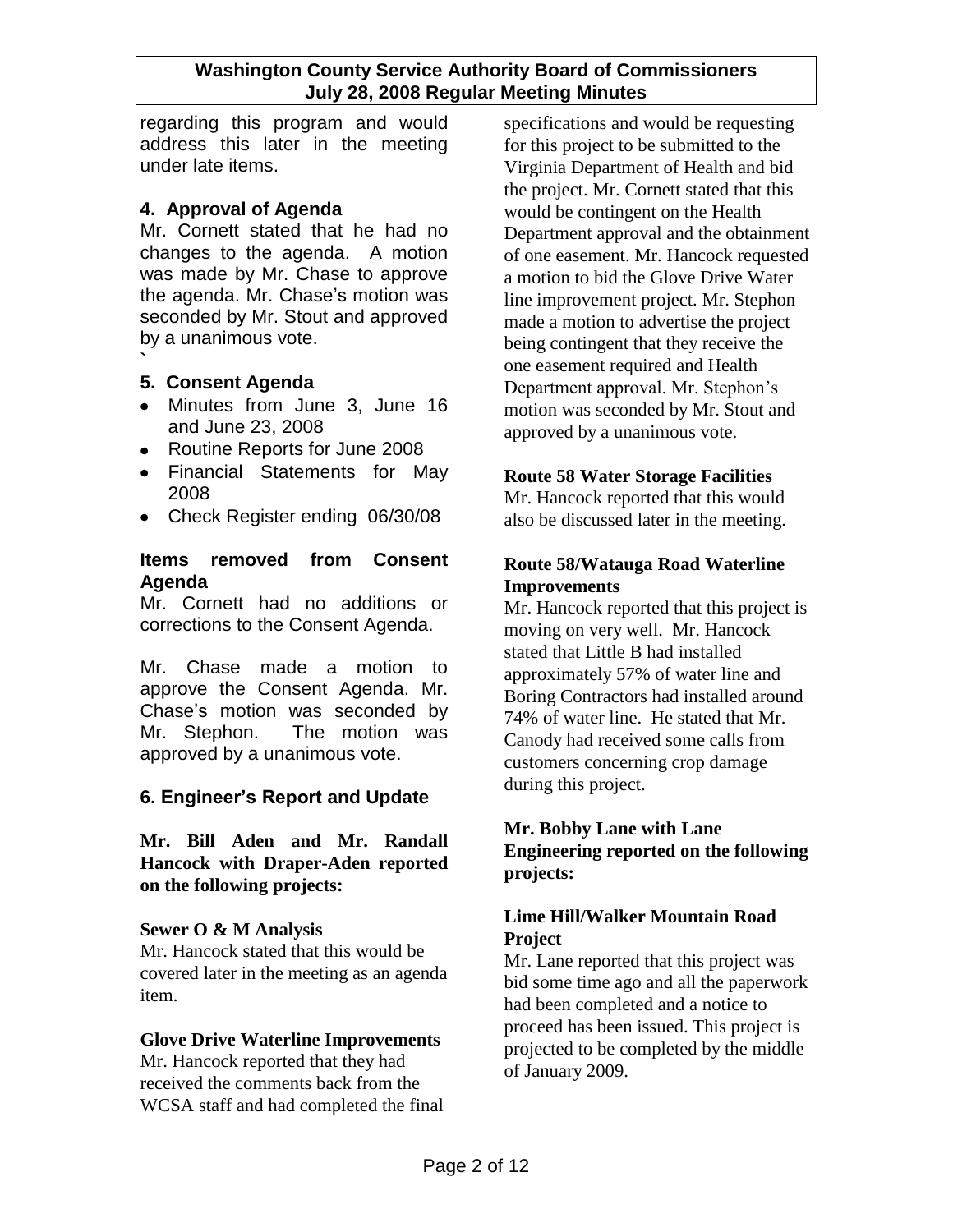**Raw Water Intake and Water Treatment Plant Expansion** Mr. Lane reported on **Task Order #1- Interim Water Withdrawal Permit**- a modification request has been made and a public notice has been issued and it has been around 30 days since this notice was posted. He also said that the Department of Environmental quality to move forward with the permit application and hoped to have news on this by the upcoming meeting. **Task Order #2 and Task Order #3 & 4 which is the Preliminary Engineering Report and Raw Water Intake and Water Treatment Plant Expansion**they have submitted Technical Memorandum Order #5 which is the identification of alternatives for the intake and treatment plant. They are also completing the Technology Tours in the next week. He also said that they were behind around 20 days on the projects due to vacations and he had discussed with Mr. Cornett a revised schedule to get back on track since August will be hectic for everyone's schedules.

## **Mr. Kevin Heath reported on the following projects:**

## **White's Mill Road**

Mr. Heath said that they do have Health Department approval and easement acquisition is still ongoing on this project by the WCSA staff.

## **Orchard Hill Road**

Mr. Heath said that they also have Health Department approval in the project and easement acquisition is still ongoing on this project by the WCSA staff.

## **7. General Manager's Report and Update**

Mr. Cornett reported on the following:

### **Significant Work**

### **Water Production**

Produced 195,193,692 gallons of drinking water

#### **Distribution**

Coordinated the outside purchase of 23,188,400 gallons of drinking water

#### **Meter Department**

- 190 customers were telephoned  $\bullet$ following unusually high usage
- 105 customers were notified that there  $\bullet$ water was to be turned off due to nonpayment

#### **Customer Service**

- \$5,186.45 was abated for 46 customer water leaks
- \$10,706.61 was written off as bad  $\bullet$ debt three years old (June 2005)

#### **Maintenance**

- $\bullet$ 34 Leaks
- $\bullet$ 11 major break
- $\bullet$ 37 water taps
- $\bullet$ 6 wastewater taps
- 56 after hours maintenance call-outs

#### **Wastewater**

Treated 7,925,000 gallons of wastewater

#### **Construction in Progress**

Mr. Cornett presented to the Board a handout showing detailed information on construction and progress of all current WCSA projects.

#### **Administrative Items**

- We received a complimentary letter from customer Geraldine Carbary complimenting WCSA on what a "bargain" water is based on what she spends each month and how thankful she is for the service.
- In the month of June the accounting  $\bullet$ firm of Robinson, Farmer and Cox of Christiansburg was selected as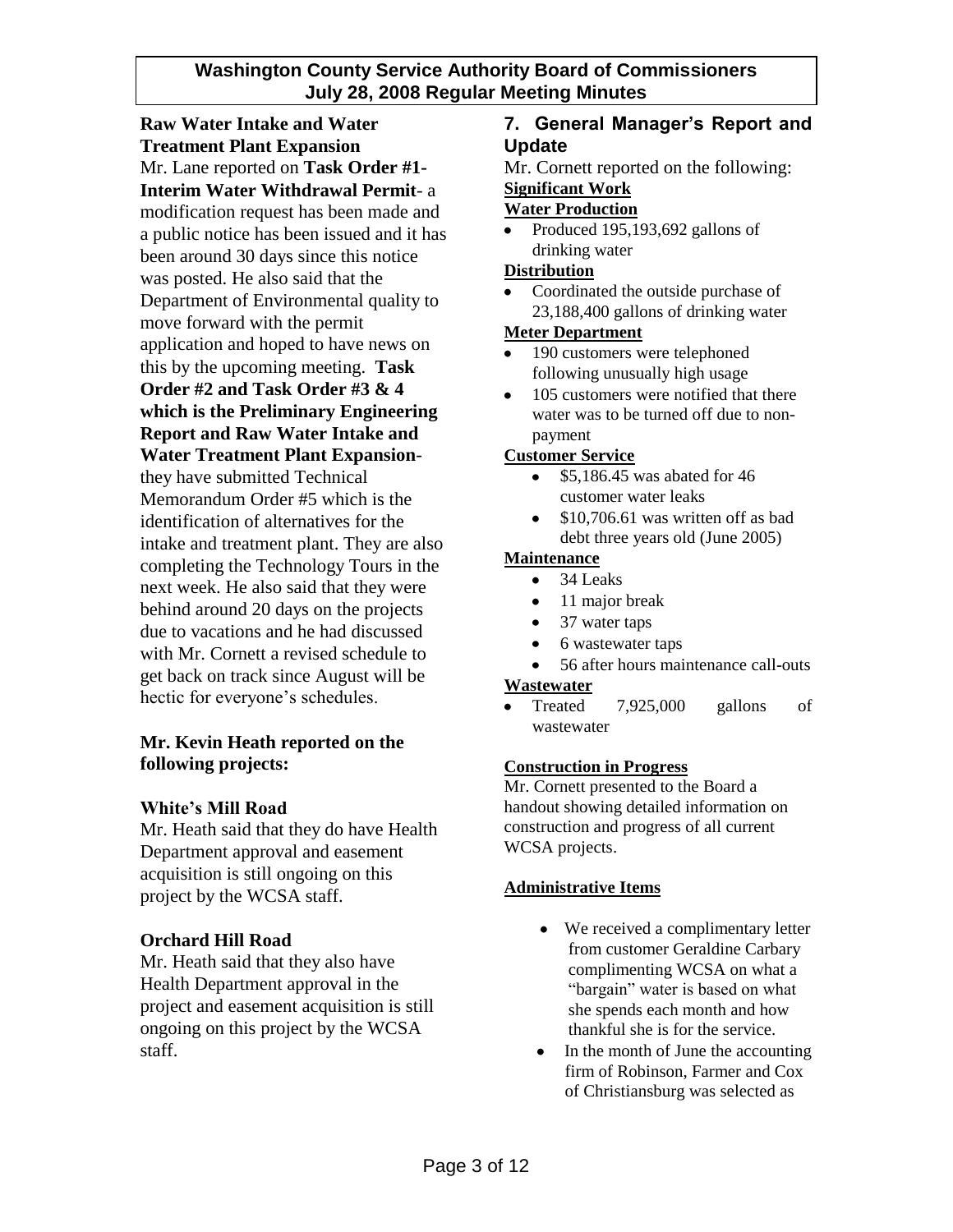the new auditing firm for WCSA and the firm of Hickok and Fern was selected to prepare our financial statement. On June 30, 2008 our yearend inventory with representatives from Robinson, Farmer and Cox were present. Jim Fern is scheduled to be here on August  $11<sup>th</sup>$  to begin preparing our financial statement and Robinson, Farmer and Cox are scheduled to be here the week of September  $8<sup>th</sup>$ to continue and finalize the annual audit.

- The addition of surveillance  $\bullet$ cameras around the exterior and interior of our warehouse is now complete.
- Another finished water pump impeller was replaced at the Drinking Water Plant at Mill Creek. This is at lease the fifth impeller to be replaced since the plant went online in 1999.
- We are pleased to report that Amanda Paukovitz has agreed to become WCSA's first Administrative Assistant. Amanda possesses a Bachelor of Arts in Communications specializing in Advertising/Public Relations from Spring Arbor University where Amanda graduated with honors. Amanda also served at Spring Arbor as Presidential Ambassador and served as a campus leader in many areas. Amanda's most recent work experience has been with Johnston Memorial Hospital where, among other things, Amanda organized, coordinated and directed various meetings, press releases and interacted with hospital staff and public regularly.

# **8. Election of Officers 2008-2009 Fiscal Year**

The Board annually selects officers and authorizes the officers to sign

the Authority's checks (two signatures are required on checks).

- $\bullet$ **Chairman-** Mr. Rector opened the floor for nominations for Chairman. A motion was made by Mr. Stephon and seconded by Mr. Stout to re-elect Mr. Gerald Cole. Mr. Chase moved that the nominations be closed and elect the new Chariman by a unanimous vote. The motion was passed by a unanimous vote.
- **Vice Chairman-** Mr. Rector opened the floor for nominations for Vice-Chairman. Mr. Stout made a motion to re-elect Mr. Scott Rector for Vice-Chairman. Mr. Stout's motion was seconded by Mr. Stephon and passed by a unanimous vote with Mr. Rector abstaining.

The following appointments were suggested for Treasurer, Secretary, and Assistant Secretary.

- **Treasurer** This position is  $\bullet$ currently being held by Ms. Kim Roberts, WCSA Controller. A motion was made by Mr. Chase that Ms. Roberts remain in this position. Mr. Chase's motion was seconded by Mr. Taylor and passed by a unanimous vote.
- **Secretary** This position is  $\bullet$ currently being held by Mr. Robbie Cornett, WCSA General Manager. A motion was made by Mr. Chase and seconded by Mr. Taylor for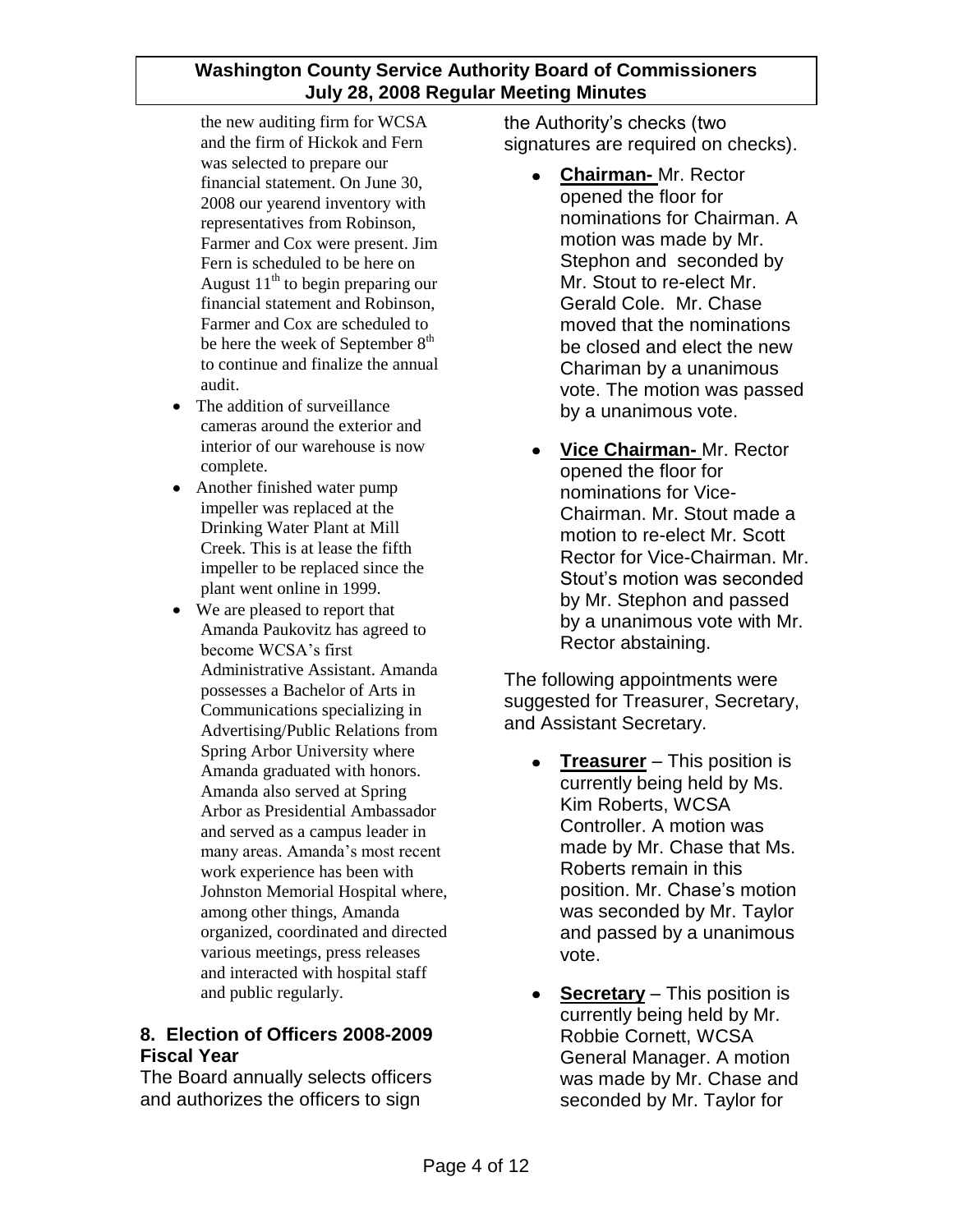Mr. Cornett to remain in this position.

**Assistant Secretary** – This position is currently being held by Ms. Ella Ratcliffe, Information Systems Manager. A motion was made by Mr. Chase and seconded by Mr. Taylor for Ms. Ratcliffe to remain in this position.

## **9. Appointments to Represent WCSA, for the Washington County Joint Utilities Committee and Chilhowie Regional Water Treatment Facility Steering Committee**

# Washington County Joint Utilities **Committee**

This committee is comprised of two representatives from the Board of Supervisors, two from WCSA, and one representative from the Industrial Development Authority. The representatives for 2007-2008 were Mr. Stephon and Mr. Stout. A motion was made by Mr. Chase and seconded by Mr. Taylor that both of these representatives remain on this Committee for the 2008-2009 year.

Chilhowie/WCSA Regional Water Treatment Plant Steering Committee This committee is comprised of two representatives from the Town of Chilhowie and two from WCSA. The representatives for 2007-2008 were Mr. Scott Rector and Mr. Robbie Cornett. A motion was made by Mr. Chase and seconded by Mr. Stout that the same two members remain on this Committee for the 2008-2009 year.

## **10. Approval of the 2007-2008 WCSA Regular Board Meeting Schedule**

The Board approved the following regularly scheduled meetings for 2008-2009 year. Meetings begin at 7:00 PM in the WCSA Potts Board Room. Except as otherwise noted (\*), the meetings are held on the fourth Monday of each month.

August 25, 2008

September 22, 2008

October 27, 2008

November 24, 2008

December 22, 2008

January 26, 2009

February 23, 2009

March 23, 2009

April 27, 2009

\*May 18, 2009

June 22, 2009

A motion was made by Mr. Stout to approve the Regular Board Meeting Schedule that was recommended. Mr. Stout's motion was seconded by Mr. Stephon and passed by unanimous vote.

## **11. Banking Resolution**

Ms. Kim Roberts stated that normally, a corporation's Treasurer and Controller would be included on the resolution authorizing endorsement of checks and other instruments. Additionally, enough other persons should also be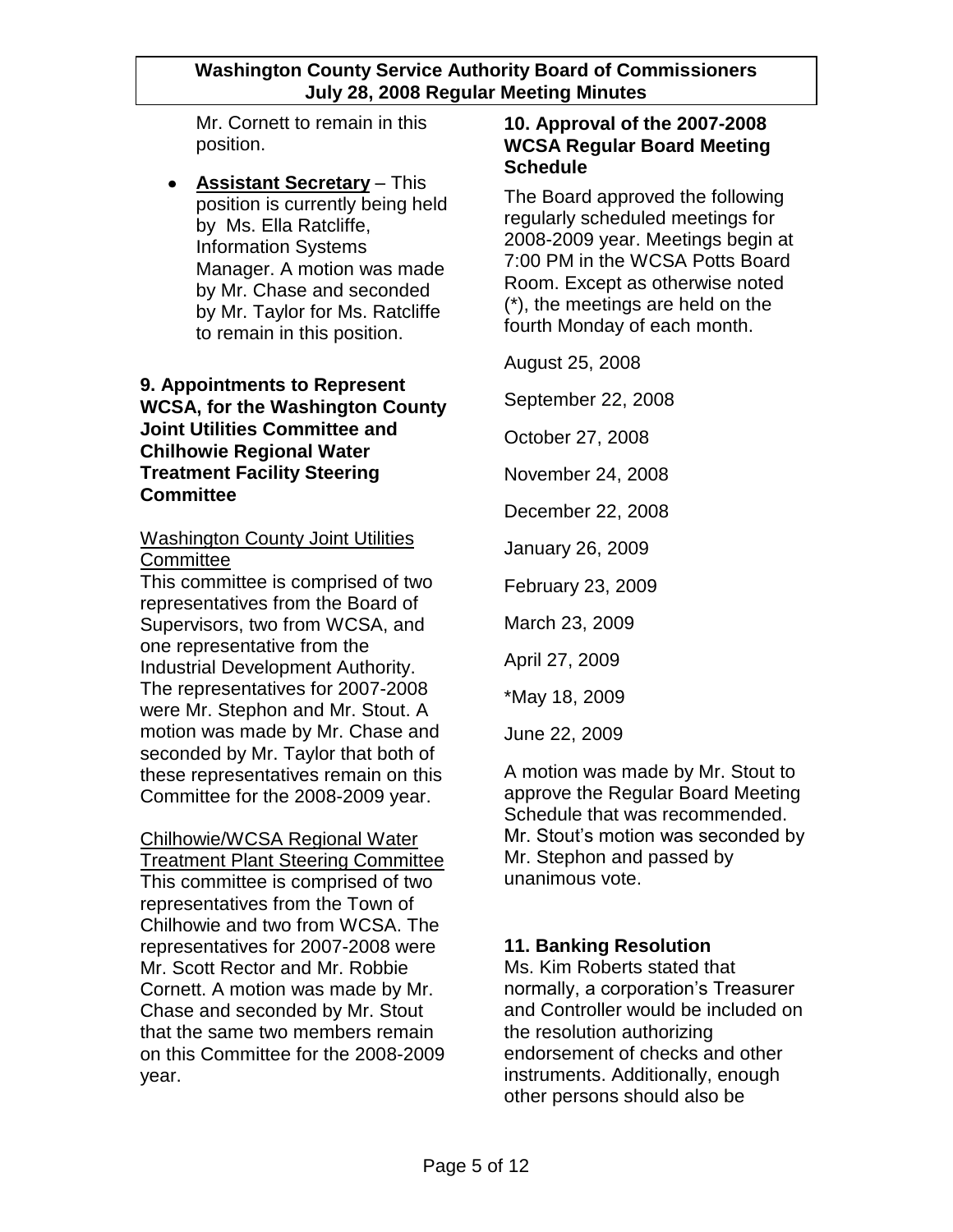included so as to ensure that the Authority can conduct necessary routine business.

Presently the following people are authorized to sign checks: the Chairman, Mr. Gerald Cole, Vice Chairman, Mr. Scott Rector, General Manager/Secretary, Mr. Robbie Cornett, Controller/Treasurer, Ms. Kim Roberts, Chief Engineer, Doug Canody, and Information Systems Manager/Assistant Secretary, Ms. Ella Ratcliffe.

Therefore, we recommended the Board empower the Treasurer / Controller Kimberly Roberts, and at least four additional persons to be included on the HUB resolutions item #3 and #5. It is suggested the Chairman, Mr. Gerald Cole, Vice Chairman, Mr. Scott Rector, WCSA General Manager/Secretary, Robbie Cornett and Information Systems Manager/Assistant Secretary, Ella Ratcliffe serve as the four additional persons authorized to sign checks.

Further we would also recommend the Board limit two persons the authority to open new accounts, borrow money, or obtain safe deposit boxes (currently Cornett and Roberts). We recommend the Board select two of the above persons to be included on the HUB resolution for item  $#1, #2, #4$  and  $#6$  (opening new accounts, borrowing money, safe deposit boxes and "all powers"). In addition to the above two persons included on item #6, we recommend the Board empower Ella Ratcliffe to be able to access the safe deposit boxes (#6) due the necessity to store information system backups in the safety deposit box.

A motion was made by Mr. Stephon to approve the HUB Banking Resolution and WCSA Banking Resolution Item 11 as recommended. Mr. Stephon's motion was seconded by Mr. Stout and passed by a unanimous vote.

# **12. Resolution for Commendation for Daniel Reynolds**

**WHEREAS**, Daniel Reynolds, esteemed citizen of Washington County, Virginia, served with dedication and diligence as a Commissioner of the Washington County Service Authority from July 1992 to June 2008; and **WHEREAS**, Commissioner Reynolds represented the customers of the Service Authority in the Jefferson Magisterial District of Washington County in a worthwhile and capable manner; and **WHEREAS**, Commissioner Reynolds contributed to the expressed purpose and goals of the Service Authority by serving in the finest tradition as commissioner, **NOW THEREFORE, BE IT RESOLVED** that the Board of Commissioners of said Washington County Service Authority, duly assembled to conduct business on this the 28th day of July, 2008, does hereby unanimously adopt this **RESOLUTION OF COMMENDATION,** in full recognition of, and in gratitude for, the above enumerated services and

contributions, and wish Mr. Reynolds well in all future endeavors.

A motion was made by Mr. Chase to accept the Resolution of Commendation for Mr. Reynolds. Mr. Chase's motion was seconded by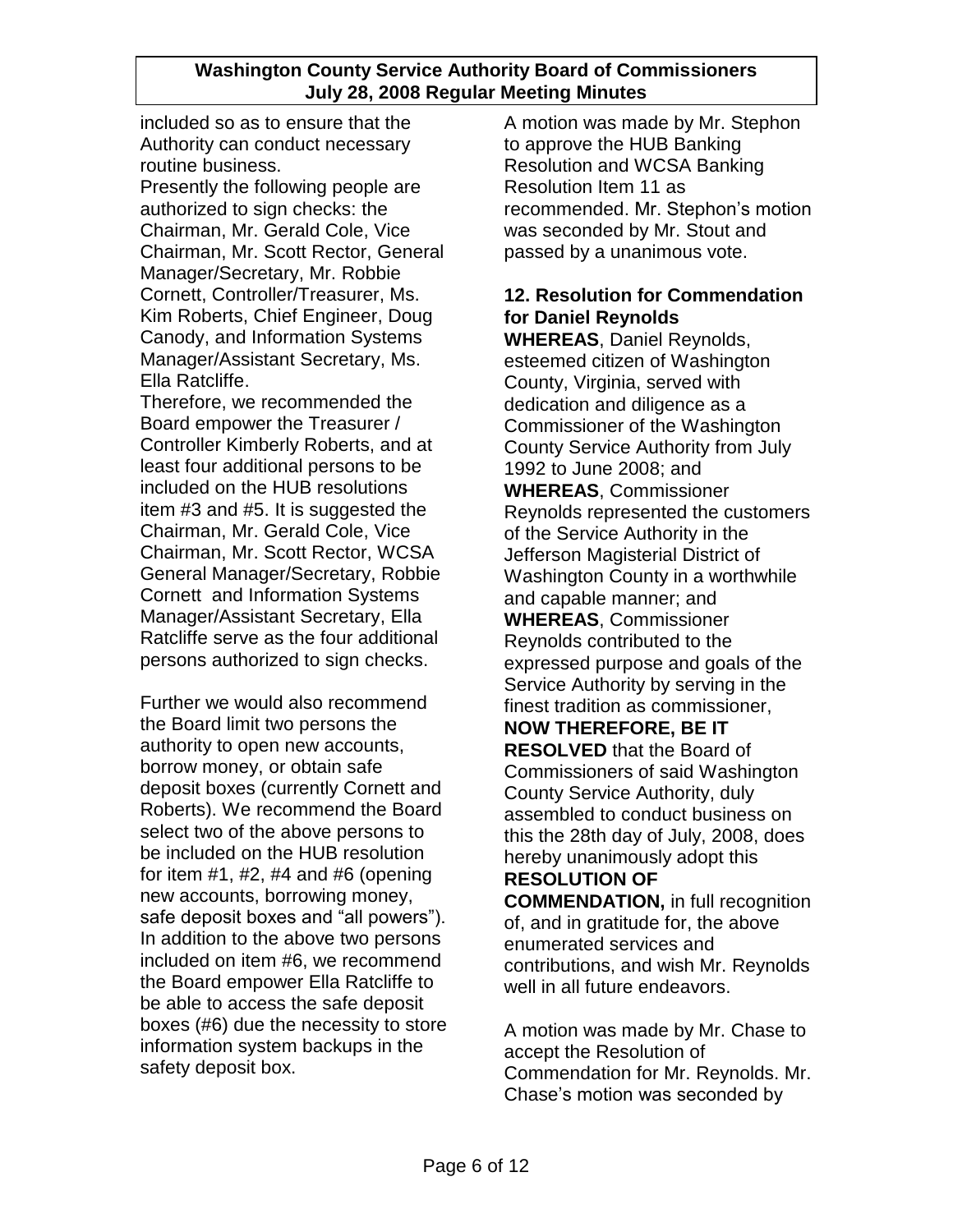Mr. Stephon and passed by a unanimous vote of the Board.

## **13. Intermont and Scott County Water Rates**

Mr. Cornett presented an outline in the Board of Commissioners update showing the recent rate increase that the Board approved in June of a \$1.98 which did not include a rate increase for the Intermont and Scott County Utilities. He said that the Authority staff would like to recommend changing the utilities' rates from \$1.80 per thousand to \$2.20 per thousand gallons. He said that this increase had not gone into effect for these utilities until the Board could approve the increase. Mr. Cornett said that he would contact them after a decision was made on the rate. A motion was made by Mr. Stout to increase the rates that were recommended by the staff for both Scott County and Intermont Utilities. Mr. Stout's motion as seconded by Mr. Chase and passed by a unanimous vote.

## **14. Route 58 Water Storage Tank Task Order Amendments**

Mr. Mark Osborne stated that the first task order that was presented to the Board was inclusive of the preliminary design and final design and construction. Mr. Osborne said that during Mr. Sam Kiser's tenure on the Board as a Commissioner he had recommended that WCSA separate the task order so that they could have an addendum or amendment so a preliminary design could be completed prior to the final design and construction. He said that this was a very prudent suggestion and saved WCSA around \$675,000 on this project on construction and engineering fees. Mr. Osborne said they had reviewed the addendum to the initial task order and recommended the Board's approval. A motion was made by Mr. Chase to approve the task order presented. Mr. Chase's motion was seconded by Mr. Stout and approved by a unanimous vote.

### **15. Procurement Committee Recommendation, Seven Springs Secondary Supply Project**

Mr. Mark Osborne presented a handout outlining the project description, general vicinity maps of 2008 Capital Improvement Projects and Project Map areas. Mr. Osborne stated that the Procurement Committee met on July 10<sup>th</sup> to discuss the Seven Springs Secondary Supply Project. He said that WCSA was honored to receive many statements of qualifications from engineering firms to perform the work on the Capital Improvement projects. Mr. Osborne said that after review and discussion of the Committee it was decided to recommend to the Board that the WCSA staff and Draper Aden Associates begin to negotiate a contract for design of the project. Draper Aden Associates was selected because of their knowledge of the project and they had already prepared the preliminary engineering report. Mr. Osborne requested that the Board enter into negotiations with Draper Aden Associates for design of the Seven Springs Secondary Supply Project. A motion was made by Mr. Stephon to begin negotiations with Draper Aden Associates for design of the Sevens Springs Secondary Project. Mr.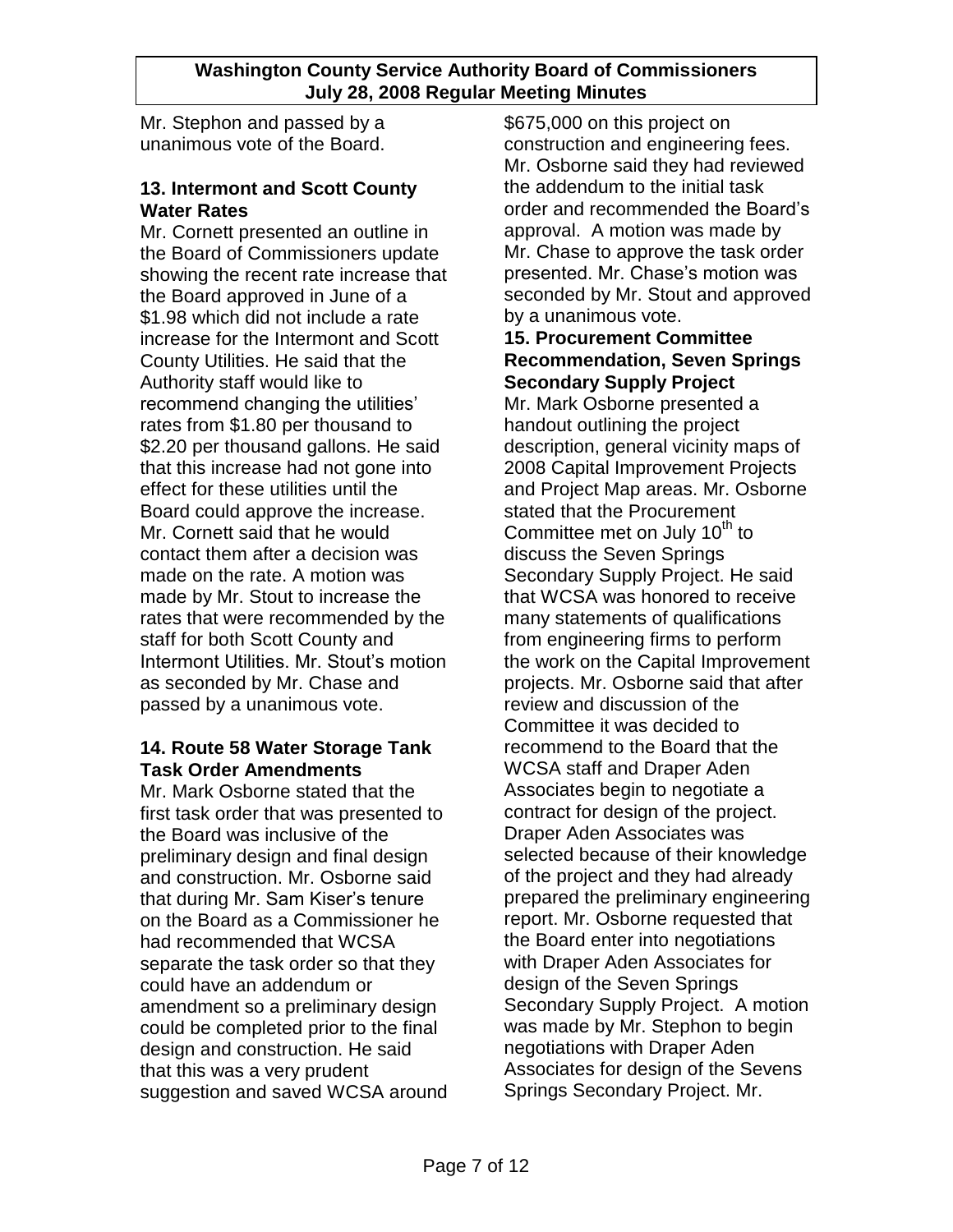Stephon's motion was seconded by Mr. Stout and approved by a unanimous vote.

#### **16. Procurement Committee Recommendations, Engineering Services for Capital Projects**

Mr. Mark Osborne said that the Procurement Committee met on July  $24<sup>th</sup>$  to discuss the 2008 Capital Improvement Projects with the exception of the already mentioned Seven Springs Secondary Project and the Mill Creek Water Treatment Plant. Mr. Osborne was pleased to receive statements of qualifications from several competent firms. He said that after review and discussion that interview of four engineering firms be conducted. These included Adams Heath, Draper Aden Associates, The Lane Group and Thompson and Litton. Mr. Osborne requested approval from the Board to interview the Engineering firms selected. A motion was made by Mr. Chase to interview the four Engineering firms requested by the Committee. Mr. Chase's motion was seconded by Mr. Taylor and approved by unanimous vote.

## **17. Denton Valley Waterline Extension**

Mr. Mark Osborne said that at the last Board meeting it was approved by the Board that the WCSA staff request additional funding from DWSRF to make up for the financial shortfall on the Denton Valley Waterline Extension project. Mr. Osborne reported that they had recently been informed from DWSRF that additional funds are unavailable. He said that the WCSA staff also met with Mr. Charlie

Johnson of Central Builders to attempt to review the contract amounts by means to not compromise the integrity of the bids or that of the Virginia Procurement Act. He said that after further discussion and evaluation by staff that it would be prudent to recommend to the Board that the project be reduced to its original state and scope and rebid accordingly. He said by doing this we would remain within the financial means that DWSRF have already provided to us. Mr. Taylor questioned when the bid was approved. Mr. Osborne said that this was approximately 45 days ago. Mr. Osborne said that the only way to do the total project would require WCSA provide around \$100,000 shortfall to the project since we cannot get the funding. Mr. Cornett said the reasoning of why the bids came in so much higher than the available funding was because after we had applied for the funding we later discovered that there was a significant portion of water line was a 2" line and we thought it was originally a 6" inch line. He said that in the original bidding we included in replacing the 2" line and added a pressure reducing valve and filled in a gap in this project and an existing project which benefited some of the surrounding area. He said that by doing this it caused a substantial increase in the price of the project. Mr. Cornett said that in order not to exceed our funding we are requesting to scale the project back to provide service to the three residents that solicited us for water service and not replace the 2" line or install a pressure reducer. A motion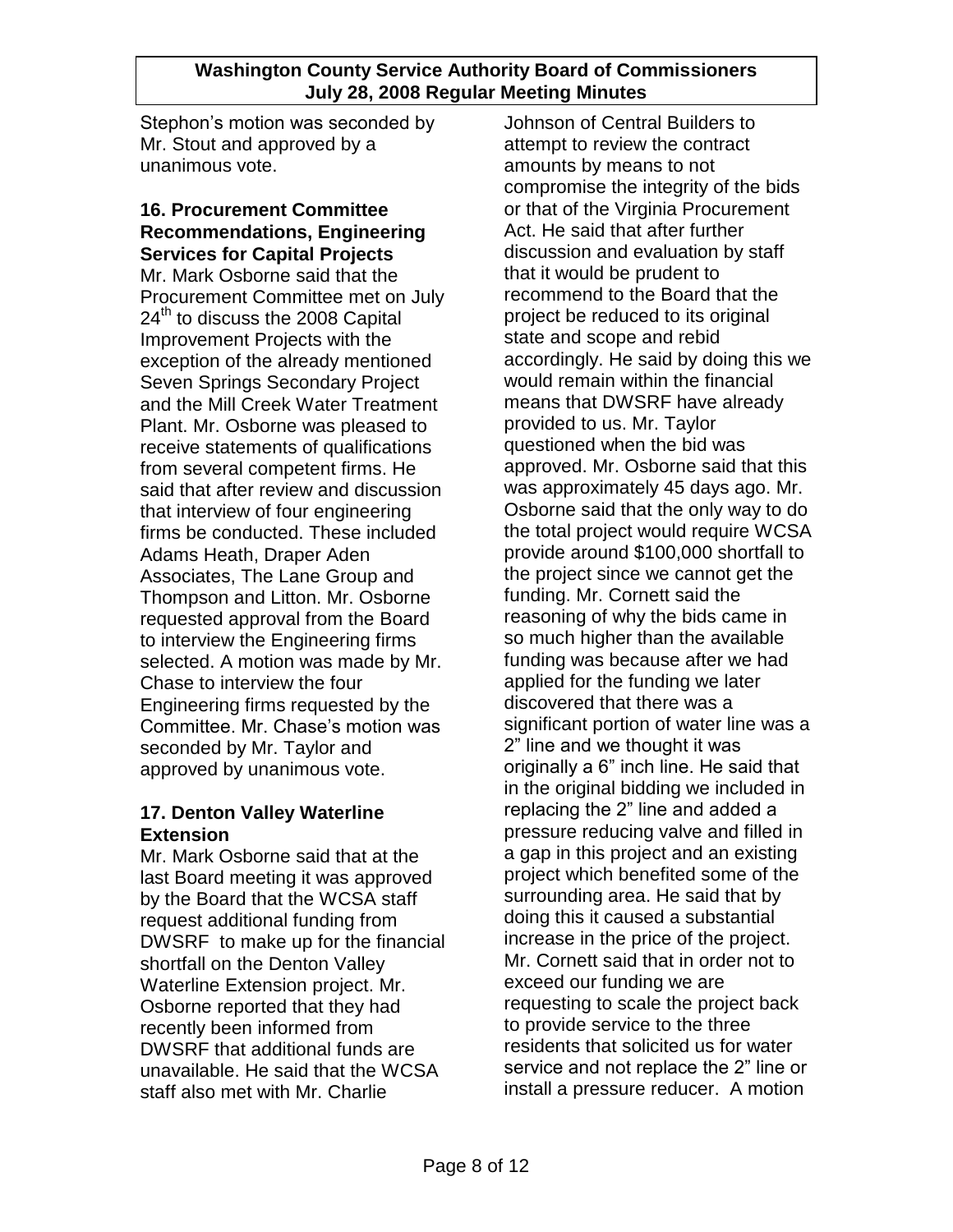was made by Mr. Chase to rescale the project back to its original content for the three residents that solicited WCSA for water service. Mr. Chase's motion was seconded by Mr. Taylor and passed by a unanimous vote.

## **18. WCSA's Intent to Apply for Rural Development Funding Exit 13 Area Wastewater Collection Project, Phase 1**

Mr. Randall Hancock of Draper Aden Associates reviewed with the Board that recently he had been informed by Rural Development that there may be an opportunity to receive some additional funding called "gap" funding for a significant amount of grant money to meet the funding needs for this project. Mr. Hancock said that subsequently they had assisted the Authority in preparing the application for funding. He said that they had more additional information that they didn't have when they did the original PER in January. This included some certifications from the Department of Historic Resources to receive the grant money but unfortunately they found two properties that had unspecified historic significance. He said that there were some reports filed but they don't know who they are. He said that since this had arisen the Authority would now need to reach an agreement with the Department of Historic Resources and Rural Development to do further exploration on these properties. He said this is a very standard procedure that is required. Mr. Hancock said in order to file for this funding application that WCSA would be required to do a public

notification of their intent within 60 days of the application date. He also said this would require a public meeting. He said that they had met on July 16<sup>th</sup> with WCSA's public relations firm, the local Health Department and some of the Commissioners on how they wanted to handle the public meeting and easement acquisition. He said that this meeting may not happen within the 60 day time frame. He indicated this meeting may not happen until around September or October.

## **19. Closed Meeting; Personnel, Acquisition and Disposition of Property, Investment of Public Funds, and Legal Advice**

Mr. Stephon moved that the Board adjourn to Closed Meeting in accordance with the Virginia Freedom of Information Act, Code of Virginia Section 2.2-3711 Paragraph A (1): Personnel: Discussion, consideration or interviews of prospective candidates for employment; assignment, appointment, promotion, performance, demotion, salaries, disciplining or resignation of specified public officers, appointees, or employees of any public body; and evaluation of the performance of departments where such evaluation of performance of departments necessarily involve discussed specific individuals; and Code of Virginia Section 2.2-3711 Paragraph A (6): Investment of Public Funds, Discussion or Consideration of the investment of public funds where competition or bargaining is involved where if made public initially the financial interest of the governmental unit could be adversely affected and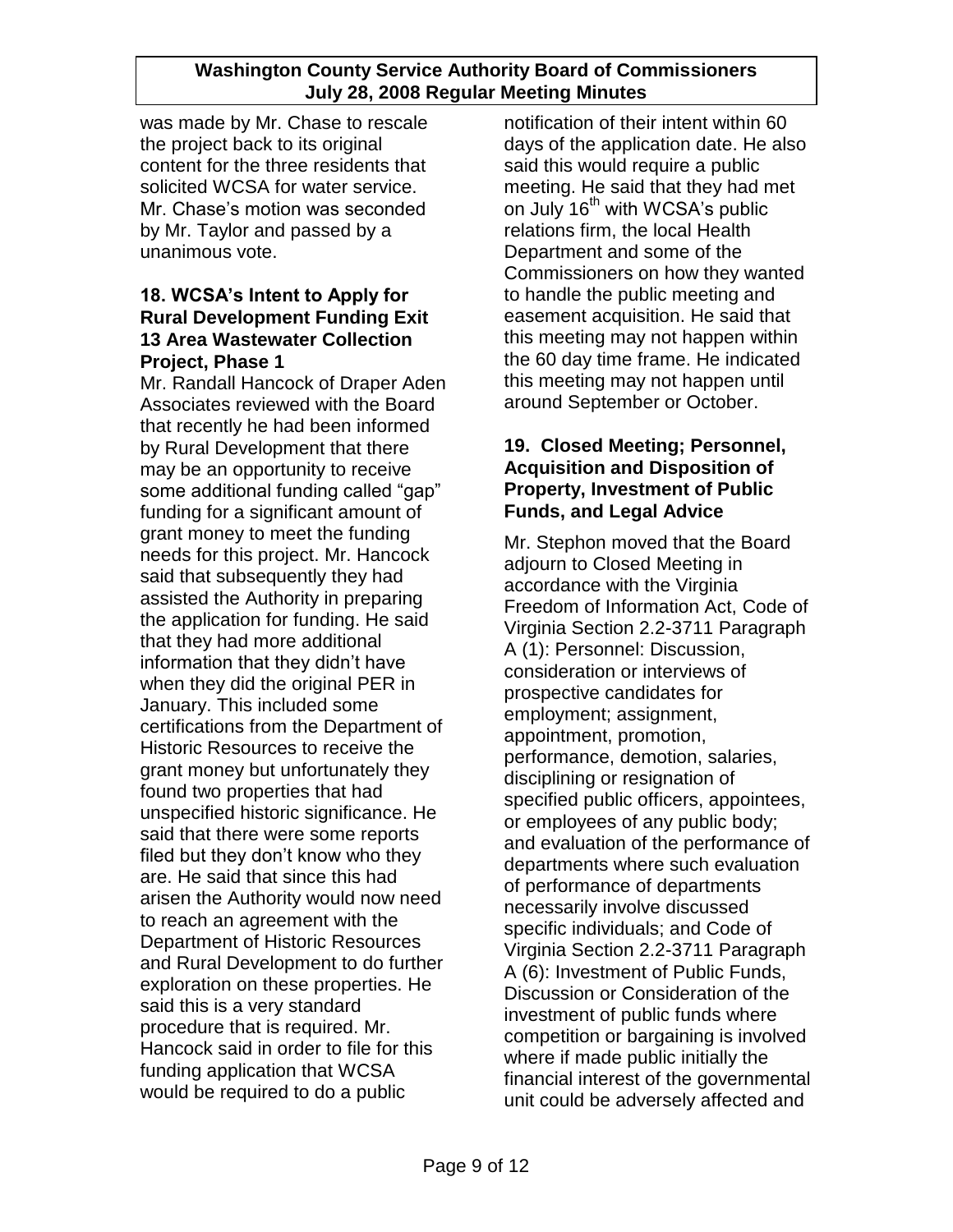Code of Virginia Section 2.2-3711 Paragraph (A) (3): Acquisition and Disposition of Property; the discussion or consideration of the acquisition of real property for public purposes, or of the disposition of publicly held property, where discussion in an open meeting would adversely affect the bargaining position or negotiating strategy of the public body and Code of Virginia Section 2.2-3711 Paragraph (A) (7): Legal advice; Consultation with Legal counsel and briefing by staff members or consultations pertaining to actual or probable litigation, where such consultation with legal counsel employed or retained by the public body regarding specific legal matters requiring the provision of legal advice by such counsel. For the purposes of this subdivision, "probable litigation" means litigation that has been specifically threatened or on which the public body or its legal counsel has a reasonable basis to believe will be commenced by or against a known party. Nothing in this subdivision shall be construed to permit the closure of a meeting merely because an attorney representing the public body is in attendance or is consulted on this matter.

In addition to the Board, the presence of Mr. Mark Lawson, WCSA Counsel and Mr. Robbie Cornett, WCSA General Manager. The motion by Mr. Stephon was seconded by Mr. Stout. The motion passed (5-0-2). The Board adjourned to Closed meeting at 7:58 p.m.

## **Return to Public Session**

Upon motion by Mr. Stephon and second by Mr. Stout, the Board returned to Public Session at 10:10 p.m.

### **Certification of Closed Meeting**

Whereas, the Washington County Service Authority has convened to a Closed Meeting on this date pursuant to an affirmative recorded vote and in accordance with the provision of the Virginia Freedom of Information Act; and Whereas, Section 2.2-3712 Paragraph D of the Code of Virginia requires a certification by this Authority that such Closed Meeting was conducted in conformity with Virginia law; Now, therefore, be it resolved that the Authority hereby certifies that to the best of each member's knowledge, (1) only public business matters lawfully exempted from open meeting requirements by Virginia law were discussed in the Closed Meeting to which this certification resolution applies, and (2) only such public business matters as were identified in the motion convening the Closed Meeting were heard, discussed or considered by the Authority. The motion passed 5-0-2.

AYE: Mr. Chase, Mr. Stephon, Mr. Stout, Mr. Taylor, Mr. Rector

NAY: none

Absent: Mr. Cole, Mr. Blaylock

## **20. Late Items**

Mr. Cornett presented the Board with a handout requesting to extend time payment terms for the Exit 13 Area Wastewater Collection Project Phase 1. He stated that WCSA currently offers time payments for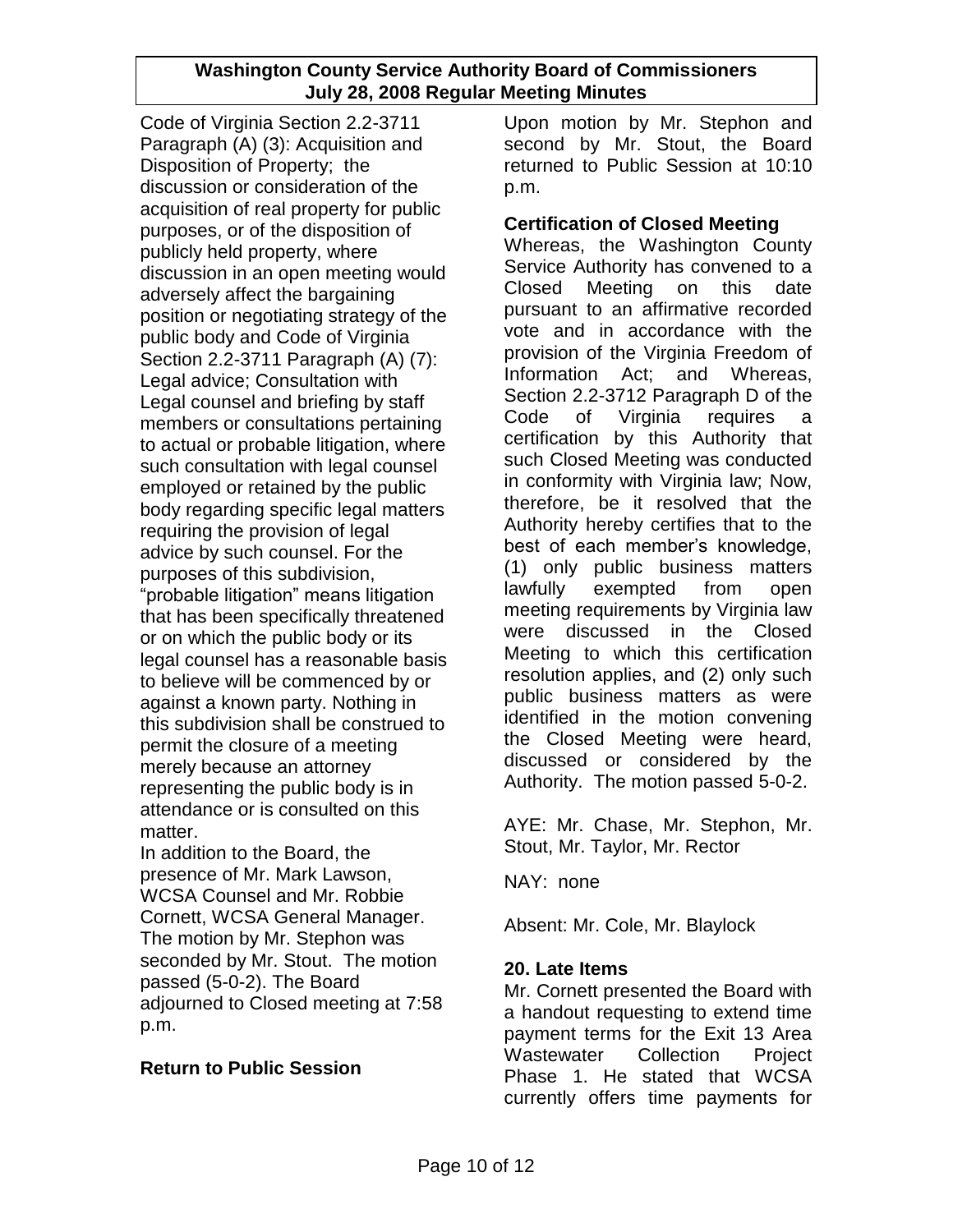water and waste water connections and they may finance the \$2400 connection fee for 12 months at no interest with a down payment of \$300 and \$175 per month. WCSA is preparing for wastewater collection project to serve primarily the area of Westwood and Spring Creek Road. This project will serve 218 existing residents. This would be a significant number of households who would be expected to pay a \$2400 connection fee. Mr. Cornett said that we are now in preparation of this project and will be holding a public information meeting tentatively scheduled for early September where area residents will be informed of the Project and have an opportunity for questions and answers. At the conclusion of this meeting WCSA will attempt to collect user agreements form the area residents. Mr. Cornett presented two new alternatives for payment which would give these residents the option of a payment plan over a 48 month period with a 0 down payment with a payment of \$50.00 per month. The second alternative presented would require a down payment of \$300 and pay \$50.00 for a total 42 months. Mr. Cornett respectively requested that the Board approve the two additional payment alternatives for this project. Mr. Stephon questioned what would happen if they did not pay for this connection during the payment plan contract. Mr. Cornett said that this was a very good question because we have been thinking about different ways to collect unpaid debt. Mr. Cornett said that we are now looking at a lien on the property as one alternative and also garnishing their state income

tax return. Mr. Stephon said that he would like to see them pay some type of down payment when they sign the contract. Mr. Cornett said that instead of a 0 down payment on the 48 month agreement that \$50.00 could be collected at the time of application. Mr. Chase made a motion to accept both alternatives for payment with the exception that they would need to pay at least \$50.00 on alternative number one when signing a time payment contract. Mr. Chase's motion was seconded by Mr. Stout and passed by a unanimous vote.

Mr. Cornett presented the Board a handout showing information concerning WCSA's Water and Wastewater Voucher program. This handout stated that the voucher program began in August 2003. This program provides a private developer who has satisfactorily installed at their expense all required water and wastewater infrastructure including the water and wastewater taps a voucher for each tap. Prior to August 2003, the developer paid his contractor to install the entire infrastructure and paid WCSA full price for a water and wastewater tap. Mr. Cornett said that the required infrastructure for both water and wastewater includes everything except the water meter, water meter register, water meter (MXU reading device), the administrative cost for processing an application, a trip to the meter by WCSA to install the meter and a trip to the wastewater lateral to inspect the line from the tap to the home. In August 2003 the voucher water was set at \$400 each for \$850 tap fee and wastewater was